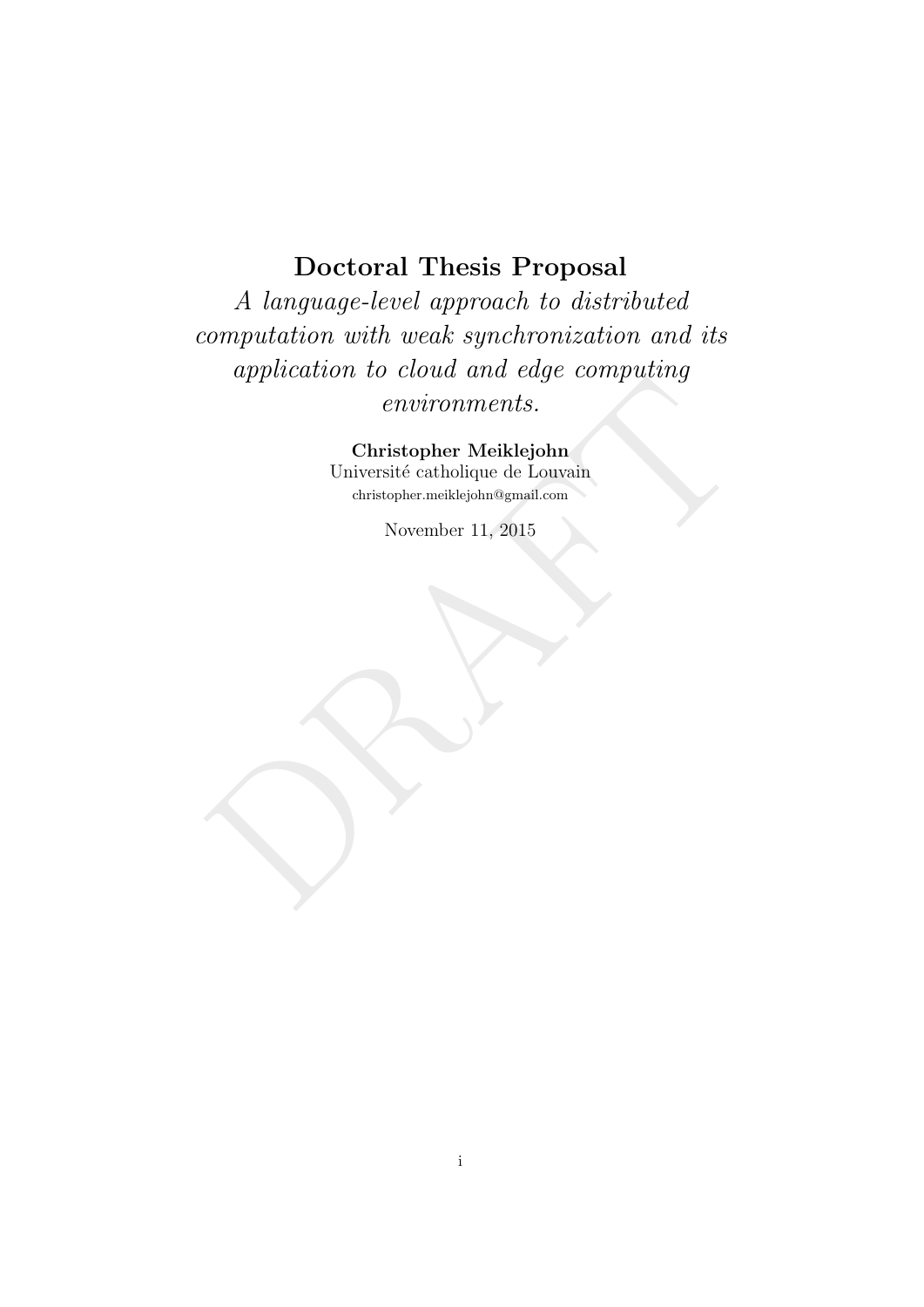# Contents

| $\mathbf{1}$ |       | Proposed System                                 | iii                     |
|--------------|-------|-------------------------------------------------|-------------------------|
| 1.1          |       | Abstract                                        | $\overline{\text{iii}}$ |
| $1.2\,$      |       | Related Work                                    | iv<br>iv                |
| $1.3\,$      |       |                                                 |                         |
| 1.4          |       |                                                 | iv                      |
|              | 1.4.1 | Functional Programming Language                 | $\mathbf{V}$            |
|              | 1.4.2 |                                                 | $\mathbf{V}$            |
|              | 1.4.3 | Evaluation $\ldots \ldots \ldots \ldots \ldots$ | $\mathbf{V}$            |
|              |       |                                                 |                         |
|              |       |                                                 |                         |
|              |       |                                                 |                         |
|              |       |                                                 |                         |
|              |       |                                                 |                         |
|              |       |                                                 |                         |
|              |       |                                                 |                         |
|              |       |                                                 |                         |
|              |       |                                                 |                         |
|              |       |                                                 |                         |
|              |       |                                                 |                         |
|              |       |                                                 |                         |
|              |       |                                                 |                         |
|              |       |                                                 |                         |
|              |       |                                                 |                         |
|              |       |                                                 |                         |
|              |       |                                                 |                         |
|              |       |                                                 |                         |
|              |       |                                                 |                         |
|              |       |                                                 |                         |
|              |       |                                                 |                         |
|              |       |                                                 |                         |
|              |       |                                                 |                         |
|              |       |                                                 |                         |
|              |       |                                                 |                         |
|              |       |                                                 |                         |
|              |       |                                                 |                         |
|              |       |                                                 |                         |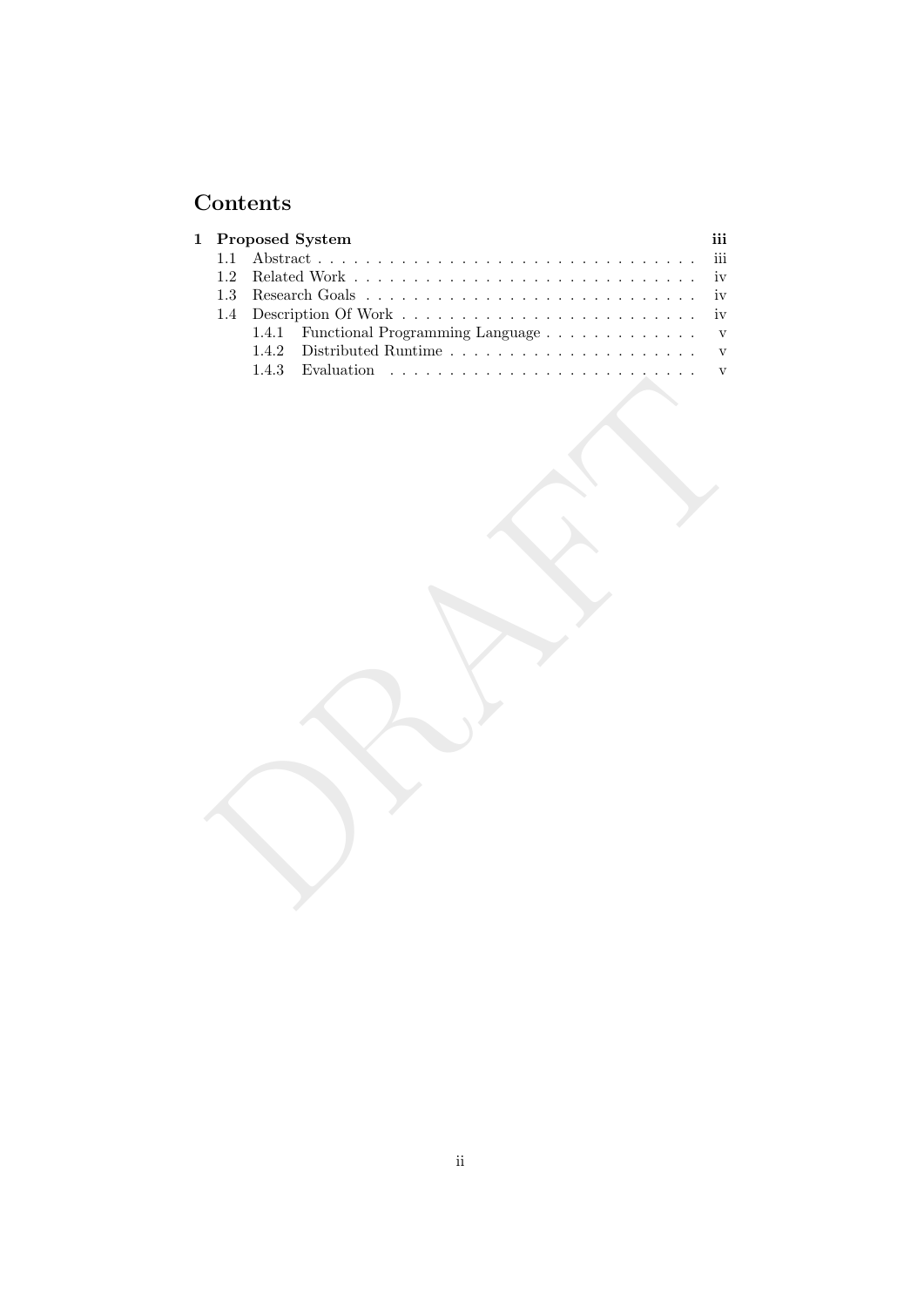## 1 Proposed System

### 1.1 Abstract

Given the nature of large-scale "Internet of Things"  $[1]$  and mobile applications<sup>1</sup>, it is impractical to assume that the traditional client-server architecture will be able to scale the amount of data generated at the edge.

The traditional model for edge computing focuses around client-server interactions: clients located at the edge either generate large amounts of immutable data or mutate replicated shared state and periodically perform synchronization of this state with the server. Two different approaches exist here: either the clients at the edge stream data back to a central data center representing a time series of mutations for a given data object, or the clients periodically synchronize their state with either the client or the server storing the "source of truth" for a given data item. Each of these approaches have their own set of drawbacks.

In the stream-based approach, clients generate streams of events that must be consumed by a central data center for processing. These event streams typically require the delivery of all events in causal order, to the central data center in order to guarantee the "correctness" of computations using that data as input. [3, 4] This technique requires enough computational power for consuming all values across all streams for all connected devices, and enough bandwidth to support the transmission and consumption of these streams. This technique also requires that devices remain connected to facilitate the transmission of these streams, which is a challenging task given the cost of operating the antenna to available power on the units.

on of this state with the server. Two different approaches exist here: either eithere eients at the edge stream data back to a certural data conter erpresenting their time series of mutations for a given data object, or t In the alternative approach, either clients or servers store the "source of truth" for each data item. Mutations are performed locally at each client, and state is periodically synchronized with the server. This is the typical approach taken by many web and mobile applications [5], where a majority of the computation is performed at the client. While this approach is correct when shared state is minimized, if clients can concurrency act on replicated copies of this state, concurrency control becomes a problem. In the event of concurrent operations to shared state, most of these systems need to resort to some method of arbitration: for instance, with two conflicting copies of the same object resulting from concurrent operations by two clients, we may choose the "winning" copy of the data item based on temporal time.

Both of these approaches result in two fundamental challenges for the developer of distributed applications: distribution and nondeterminism. Inherent in distributed computation, the application developer needs to explicitly decide where to place the "source of truth" for each data item and where that data should be replicated based on where computations involving it occur. Given replicated data is essential to fault-tolerance and coordinating changes to replicated data reduces availability of systems, application developers must decide what "consistency model" needs to be used for each type of computation: weaker models allow the system to make progress when only part of the

<sup>1</sup>Rovio, developer of the popular "Angry Birds" game franchise reported that during the month of December 2012 they had 263 million active users. This does not account for users who play the game on multiple devices, which is an even larger number of devices requiring some form of shared state in the form of statistics, metrics, or leaderboards. [2]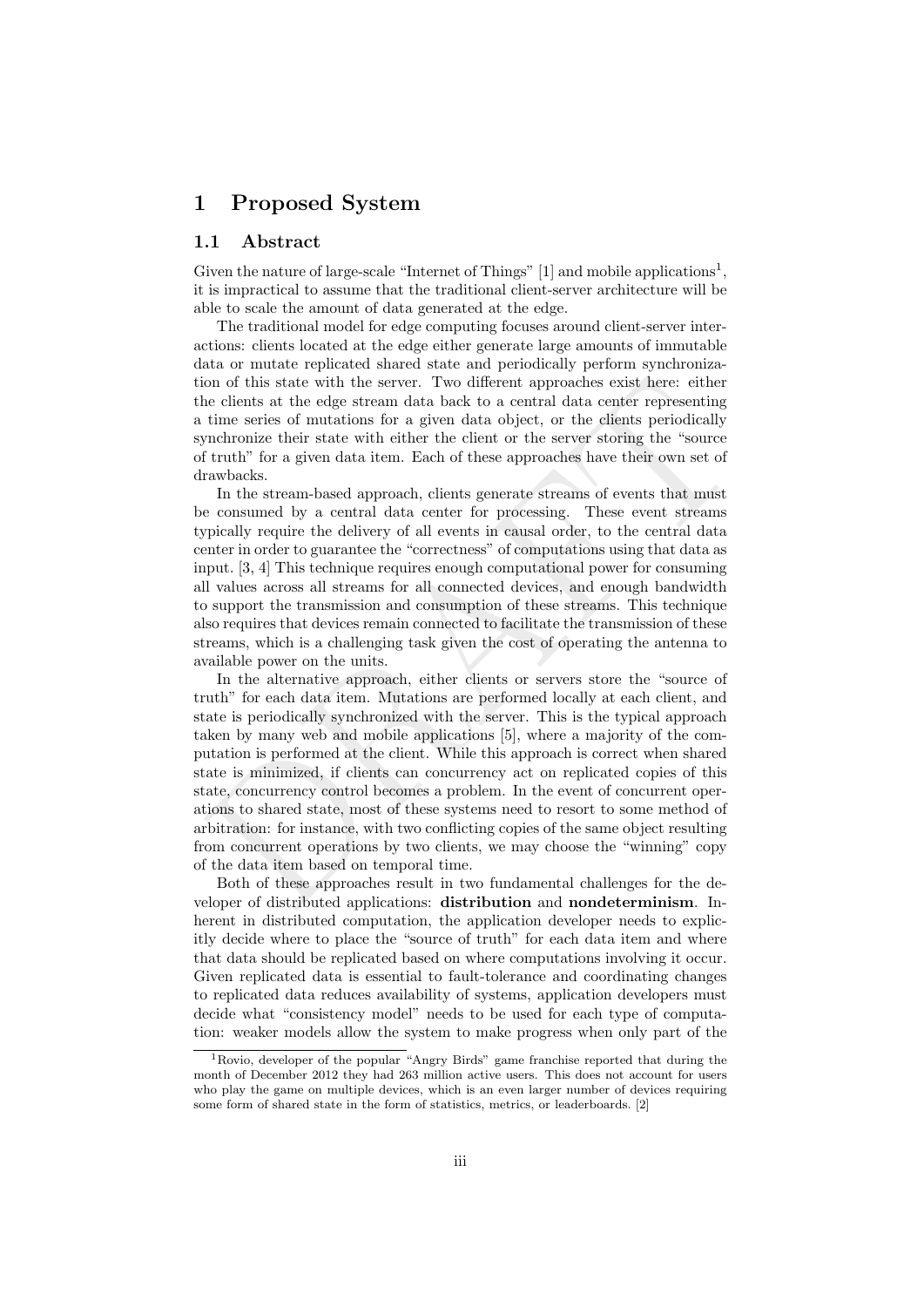system is online or partial results are available. Finally, weakening coordination in systems ultimately results in nondeterminism given items can make progress independent of others, leaving the application developer to deal with explicitly reducing observable nondeterminism.

As such, one area of improvement for application developers is to provide a programming model and language-based abstractions for dealing with the problems of distribution and nondeterminism.

### 1.2 Related Work

revious work on Conflict-Free Replicated Data Types (CRDTs) [6, 7] and the search platform that supports therem, Swift<br>Cloud [8], presents a dastrace-on supporting deterministic resolution of concurrent modifications to a Previous work on Conflict-Free Replicated Data Types (CRDTs) [6, 7] and the research platform that supports them, SwiftCloud [8], presents a data abstraction supporting deterministic resolution of concurrent modifications to a single data item. This data abstraction allows clients to track state that is periodically synchronized with the server, while guaranteeing deterministic convergence of replicated state once all updates are delivered to all nodes in the system. This work has also been very successful in industry in the Riak database [9]. Twitter's Summingbird [3] system also uses similar methods to allow concurrent processing of elements in a stream of items given the commutativity properties that some computations observe. Work on directed diffusion [10] and digest diffusion [11] have explored optimized models for performing aggregation of information across large-scale sensor networks.

Work on using CRDTs to build large-scale distributed computations has been previously explored as well. Navalho et al. [12, 13] have provided specifications for building CRDTs that perform computations and present a system designed for computing aggregates using CRDTs. Conway et al. [14] have designed a programming model that combines monotonic logic and convergent modules to support correct, coordination-free programming. Meiklejohn and Van Roy [15, 16] have designed a programming model that use CRDTs as the primary data abstraction for distributed computation.

## 1.3 Research Goals

The goal of this research is to provide a **declarative** way to design **distributed**, fault-tolerant applications that do not contain observable **nondeterminism**. These applications should be able to be placed at arbitrary locations in the network: mobile devices, "Internet of Things" hardware, or personal computers. Applications should be tolerant to arbitrary message delays, duplication and reordering: these are first-class requirements of distributed computations over unreliable networks. When writing these applications, developers should not have to use traditional concurrency control or synchronization mechanisms such as mutexes, semaphores, or monitors: the primitive operations for composition in the language should yield "deterministic-by-construction" applications.

## 1.4 Description Of Work

Our goals rely on us pushing the boundaries of what can be done with minimal amounts of synchronization, given the cost of performing synchronization across a large number of geographically distributed clients.

We break our work up into several phases: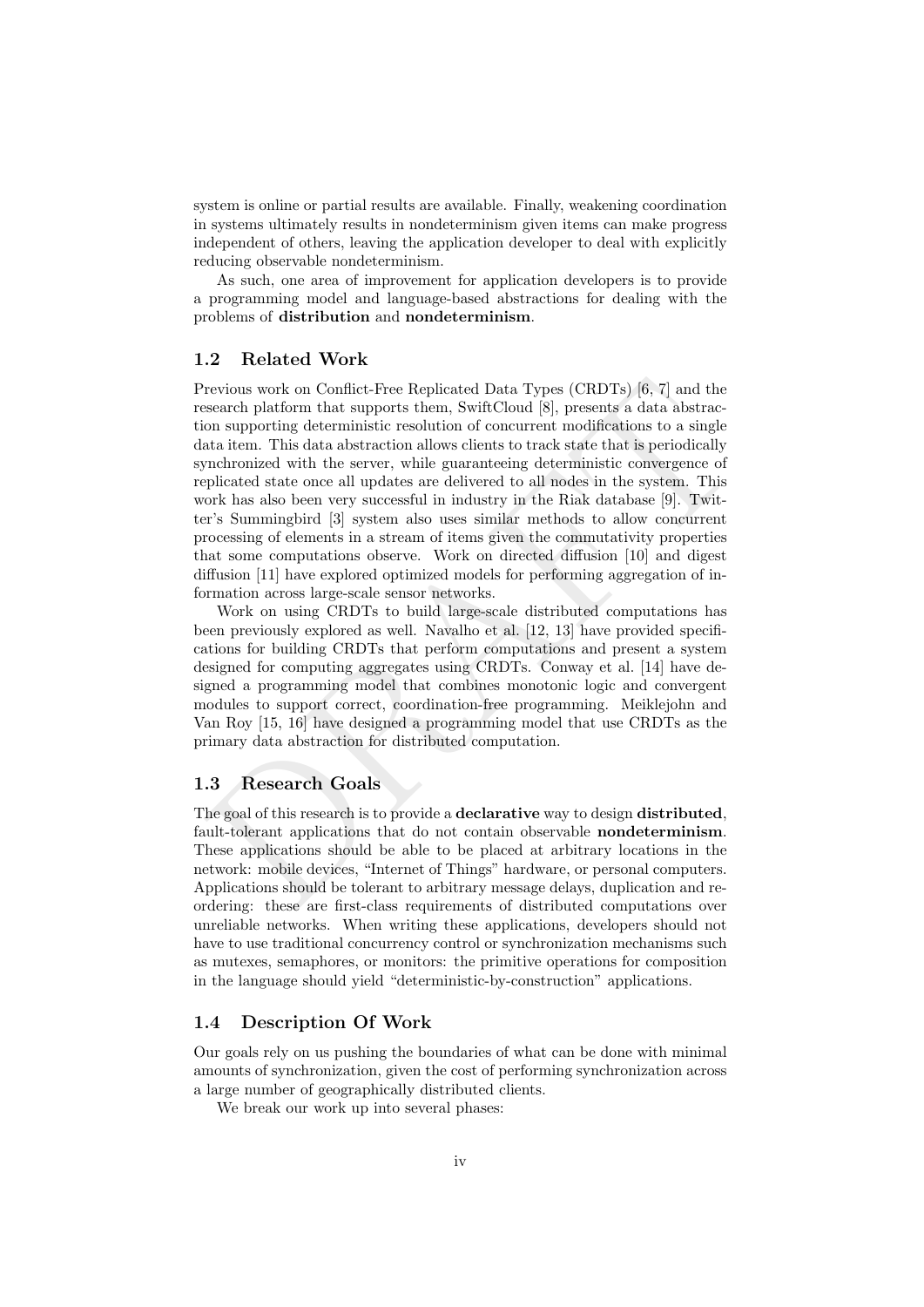#### 1.4.1 Functional Programming Language

We continue to expand our previous work on Lasp [15, 16], a functional programming language build using CRDTs as the primary data abstraction. We continue to extend our Lasp work to operate over richer types of data structures: for example, sets that can contain only a bounded number of elements efficiently and optimized set representations that generate less garbage. We grow the language into a higher-order language, and realize several of our example use cases as Lasp programs that live fully within the language and do not rely on components from the language hosting it (such as Erlang, in the case of our original prototypical implementation). We investigate methods for invariant preservation between two data items and how to write correct applications while minimizing coordination as much as possible.

#### 1.4.2 Distributed Runtime

We explore optimized methods of distribution for Lasp applications. We investigate methods for generating the most optimal distribution for applications given an example program. For example, given a user application and requirements for placement for the given data items, can the system automatically derive the most optimum placement for the remainder of the data items given the requirements of efficiency and fault-tolerance. We explore how to efficiently and correctly aggregate information in applications containing a large number of clients, such as "Internet of Things" style sensor networks and mobile applications running on smartphones.

#### 1.4.3 Evaluation

In original prototypical implementation). We investigate methods for invariant preservation between two data items and how to write correct applications<br>the minimizing coordination as much as possible.<br>
A.2 Distributed Ru We evaluate different models of distribution for various Lasp applications with example use cases from industry partners such as Rovio Entertainment, Basho Technologies and Machine Zone. We attempt to identify where the declarative functional programming abstraction breaks down: are there cases where it is too impractical to derive an optimal distribution strategy for an application without the application developer explicitly programming in the required constraints? We evaluate the network scalability of composed CRDTs in largescale geographically distributed applications. We identify the bounds of what types of applications can be developed without application developer specified coordination mechanisms.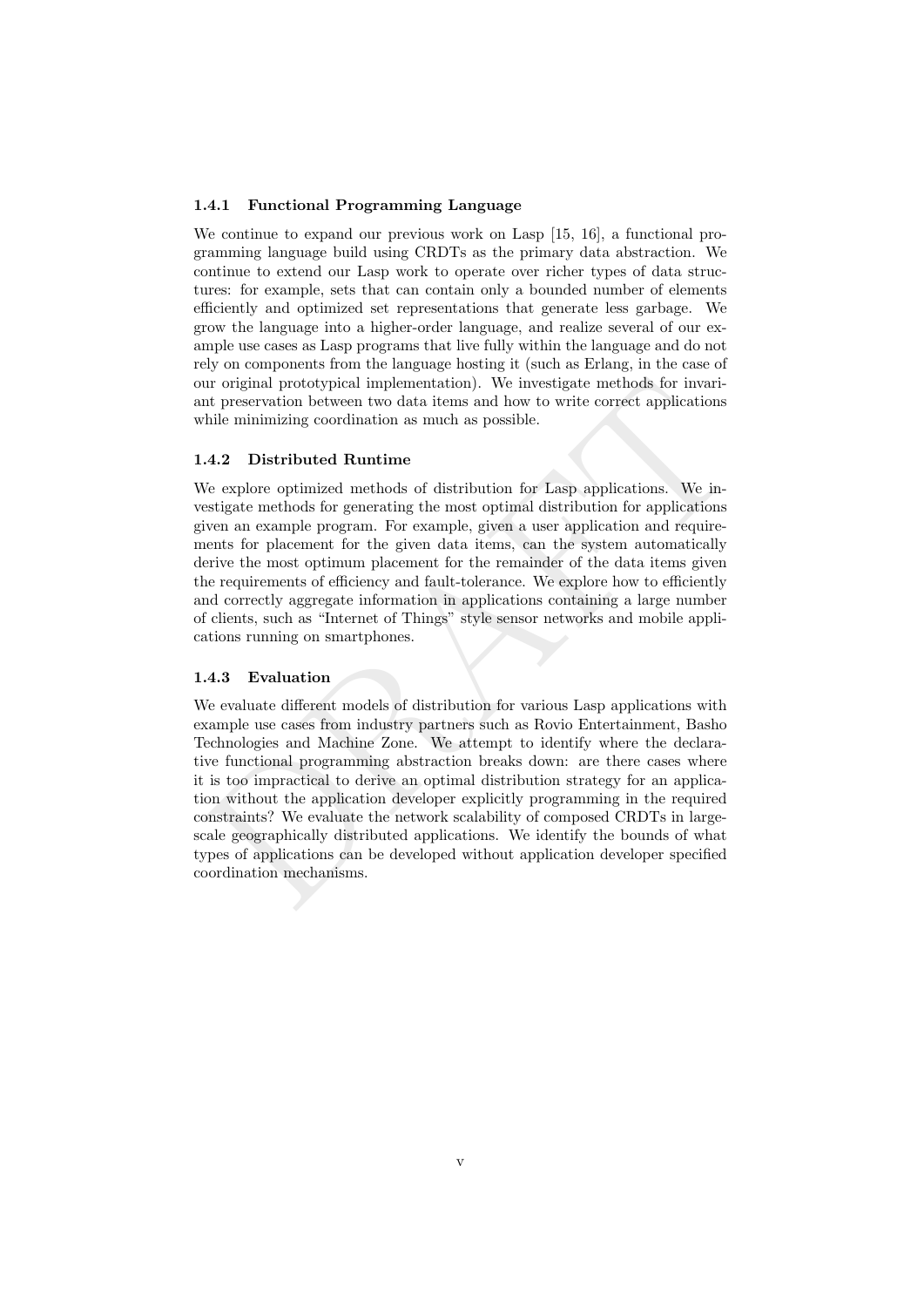## References

- [1] D. Miorandi, S. Sicari, F. De Pellegrini, and I. Chlamtac, "Internet of things: Vision, applications and research challenges," Ad Hoc Networks, vol. 10, no. 7, pp. 1497–1516, 2012.
- [2] "263 Million Monthly Active Users In December," http://www.rovio.com/en/news/blog/261/263-million-monthly-activeusers-in-december, accessed: 2015-02-13.
- [3] O. Boykin, S. Ritchie, I. O'Connell, and J. Lin, "Summingbird: A framework for integrating batch and online mapreduce computations," *Proceed*ings of the VLDB Endowment, vol. 7, no. 13, pp. 1441–1451, 2014.
- [4] S. Khare, K. An, A. Gokhale, and S. Tambe, "Functional Reactive Stream Processing for Data-centric Publish/Subscribe Systems."
- [5] "Ember Data source code repository," https://github.com/emberjs/data, accessed: 2015-08-03.
- [6] M. Shapiro, N. Preguiça, C. Baquero, and M. Zawirski, "A comprehensive study of convergent and commutative replicated data types," INRIA, Tech. Rep. RR-7506, 01 2011.
- [7] ——, "Conflict-free replicated data types," INRIA, Tech. Rep. RR-7687, 07 2011.
- [8] M. Zawirski, A. Bieniusa, V. Balegas, S. Duarte, C. Baquero, M. Shapiro, and N. Preguiça, "Swiftcloud: Fault-tolerant geo-replication integrated all the way to the client machine," arXiv preprint arXiv:1310.3107, 2013.
- [5] O. Doyant, 5. Auteme, 1. O Connei, and 3. Lin, Summingtoric A rame-<br>work for integrating batch and online mapreduce computations,<sup>n</sup> *Proceed-*<br>ings of the VLDB Endowment, vol. 7, no. 13, pp. 1441–1451, 2014.<br>[4] S. K [9] R. Brown, S. Cribbs, C. Meiklejohn, and S. Elliott, "Riak DT map: a composable, convergent replicated dictionary," in Proceedings of the First Workshop on Principles and Practice of Eventual Consistency. ACM, 2014, p. 1.
- [10] C. Intanagonwiwat, R. Govindan, and D. Estrin, "Directed diffusion: a scalable and robust communication paradigm for sensor networks," in Proceedings of the 6th annual international conference on Mobile computing and networking. ACM, 2000, pp. 56–67.
- [11] J. Zhao, R. Govindan, and D. Estrin, "Computing aggregates for monitoring wireless sensor networks," in Sensor Network Protocols and Applications, 2003. Proceedings of the First IEEE. 2003 IEEE International Workshop on. IEEE, 2003, pp. 139–148.
- [12] D. Navalho, S. Duarte, N. Preguiça, and M. Shapiro, "Incremental stream processing using computational conflict-free replicated data types," in Proceedings of the 3rd International Workshop on Cloud Data and Platforms. ACM, 2013, pp. 31–36.
- [13] D. Navalho, S. Duarte, and N. Preguiça, "A study of CRDTs that do computations," in Proceedings of the First Workshop on Principles and Practice of Consistency for Distributed Data. ACM, 2015, p. 1.